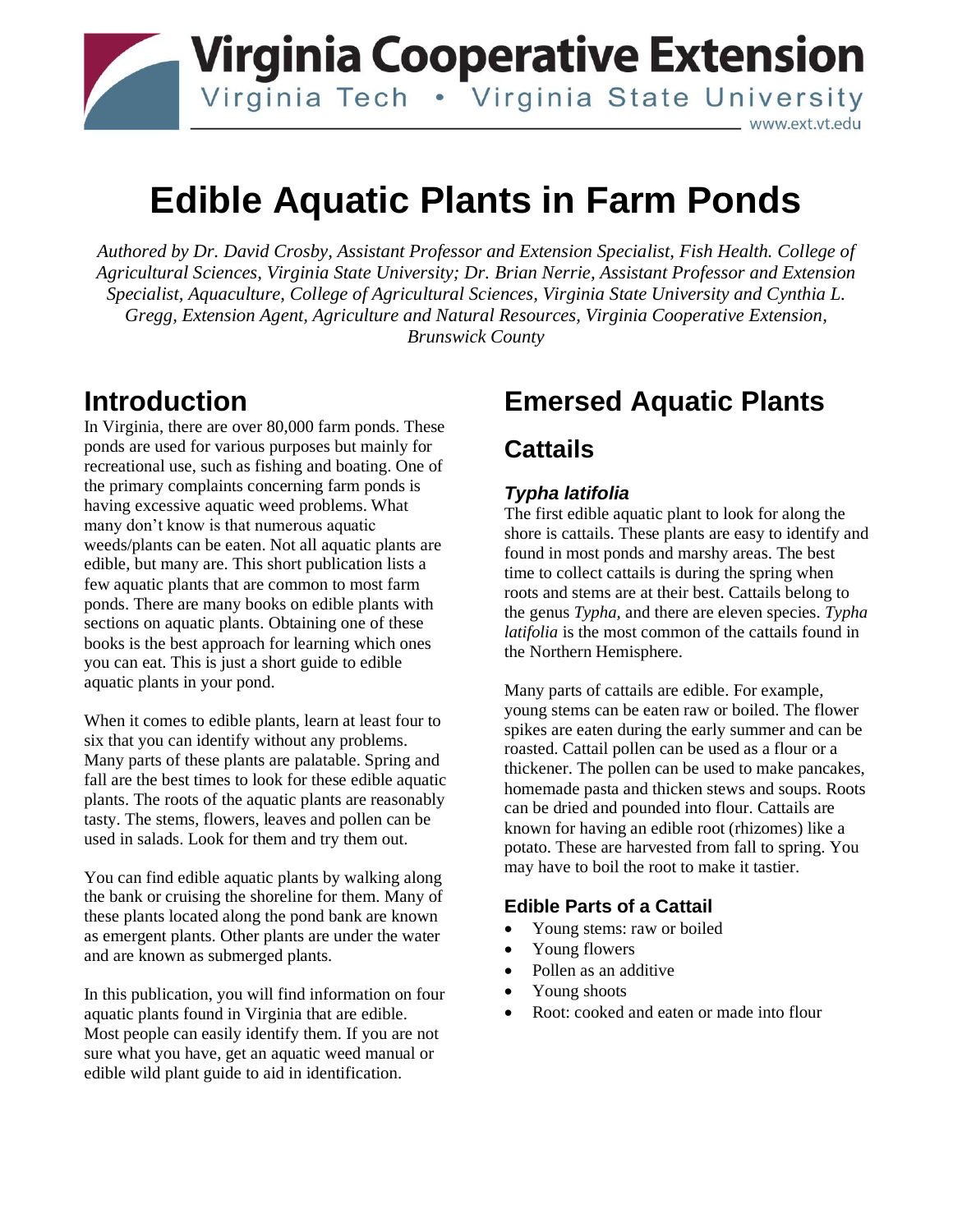

Figure 1. A typical cattail has fruiting bodies that resemble a cigar.



Figure 2. The roots of cattails are quite edible.

## **Water lily**

### *Nymphaeaceae*

Water lily belongs to the family of plants called *Nymphaeaceae.*

Water lilies are found floating in many ponds and are easily recognizable. The leaves of the water lily can get as large as a dinner plate. Many parts of the water lily are very edible. The flowers, seeds, roots (rhizomes) and young leaves can be consumed. The flowers, seeds and rhizomes are edible raw or cooked. To prepare rhizomes for eating, peel off the corky rind and eat raw or slice it thinly, allowing it to dry and then grind into flour. The young leaves and unopened flower buds can be boiled and served as a vegetable. Don't forget the salad dressing. The

seeds, high in starch, protein and oil, can be popped, parched or ground into flour.

These plants, the bulb and root are considered to have some medicinal properties for humans. Water lily has been used to settle intestinal imbalance.

#### **Edible Parts of a Water Lily**

- Root is boiled or roasted
- Young flowers and the leaves eaten raw or in soups and stews
- Medicinal properties



Figure 3. Close up of water lily flower.



Figure 4. Water lily flower and leaves.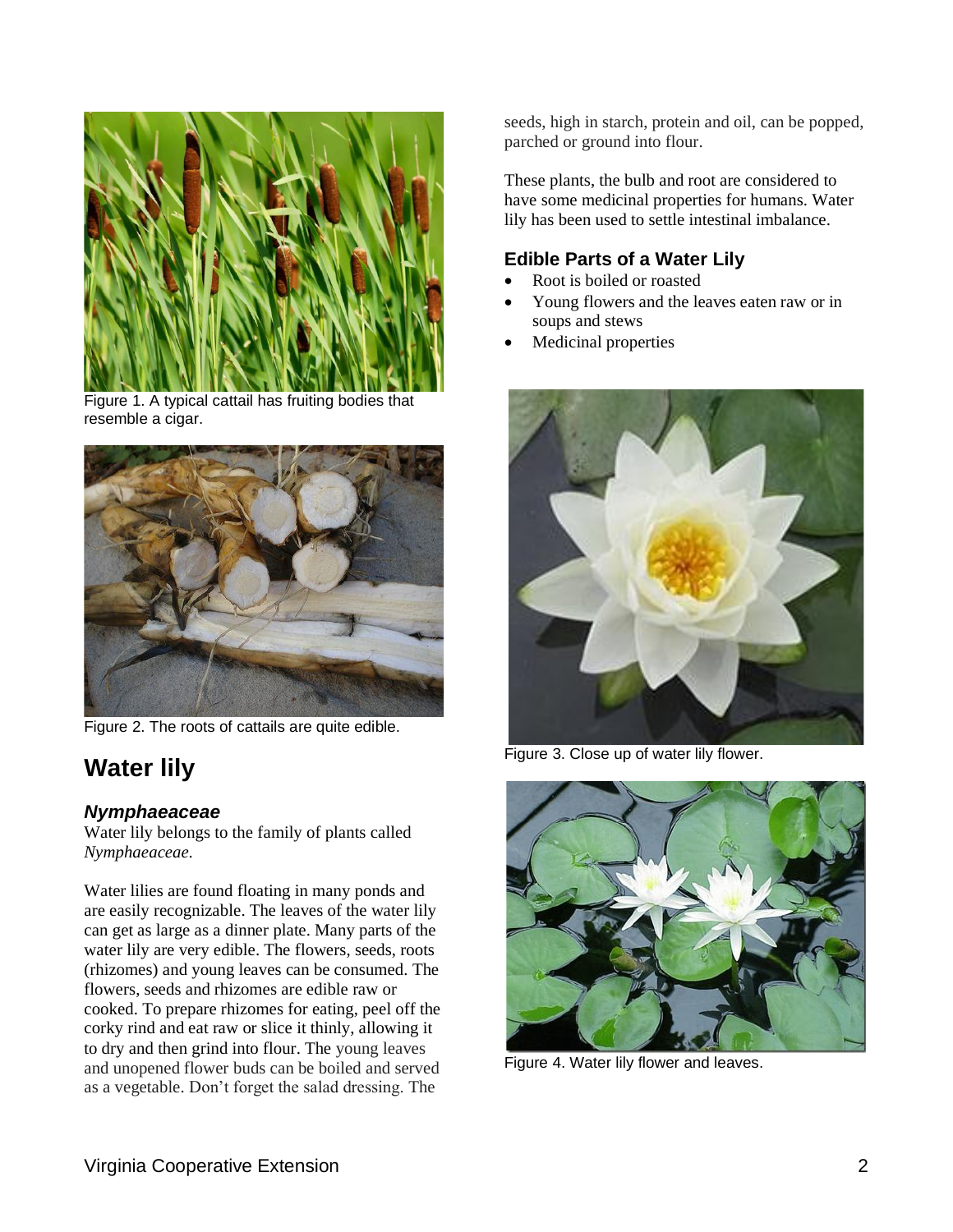

Figure 5. Water lily parts

- 1. Flower stem
- 2. Flower cross section
- 3. Anther
- 4. Filament
- 5. Stamen
- 6. Pistil
- 7. Seed pod
- 8. Seed

### **Pickerelweed**

#### *Pontederia cordata*

Pickerelweed gets its name from Northern Pike, which is found in water where this plant grows.

Pickerelweed is an emergent plant with small violetblue flowers forming a single spike that is 3-4 inches long.

The leaves are eaten as greens. The seeds are roasted and consumed as a nut, and can be cooked like rice or ground into a meal. Pickerelweed seeds are tasty

when roasted, but they can be eaten raw or cooked. The seeds are best collected when they fall into your hand right off the plant. They can be ground and made into flour or toss some seeds into your bread recipe. The young leaves can be eaten as greens; boil older leaves before ingesting. Young stalks are also edible.



Figure 6. Pickerelweed in bloom covering pond.



Figure 7. Close up of pickerelweed flower stalk

#### **Edible Parts of a Pickerelweed**

- Young leaves eaten raw like greens
- Older leaves can be eaten but boil first
- Young stalks
- Seeds have many uses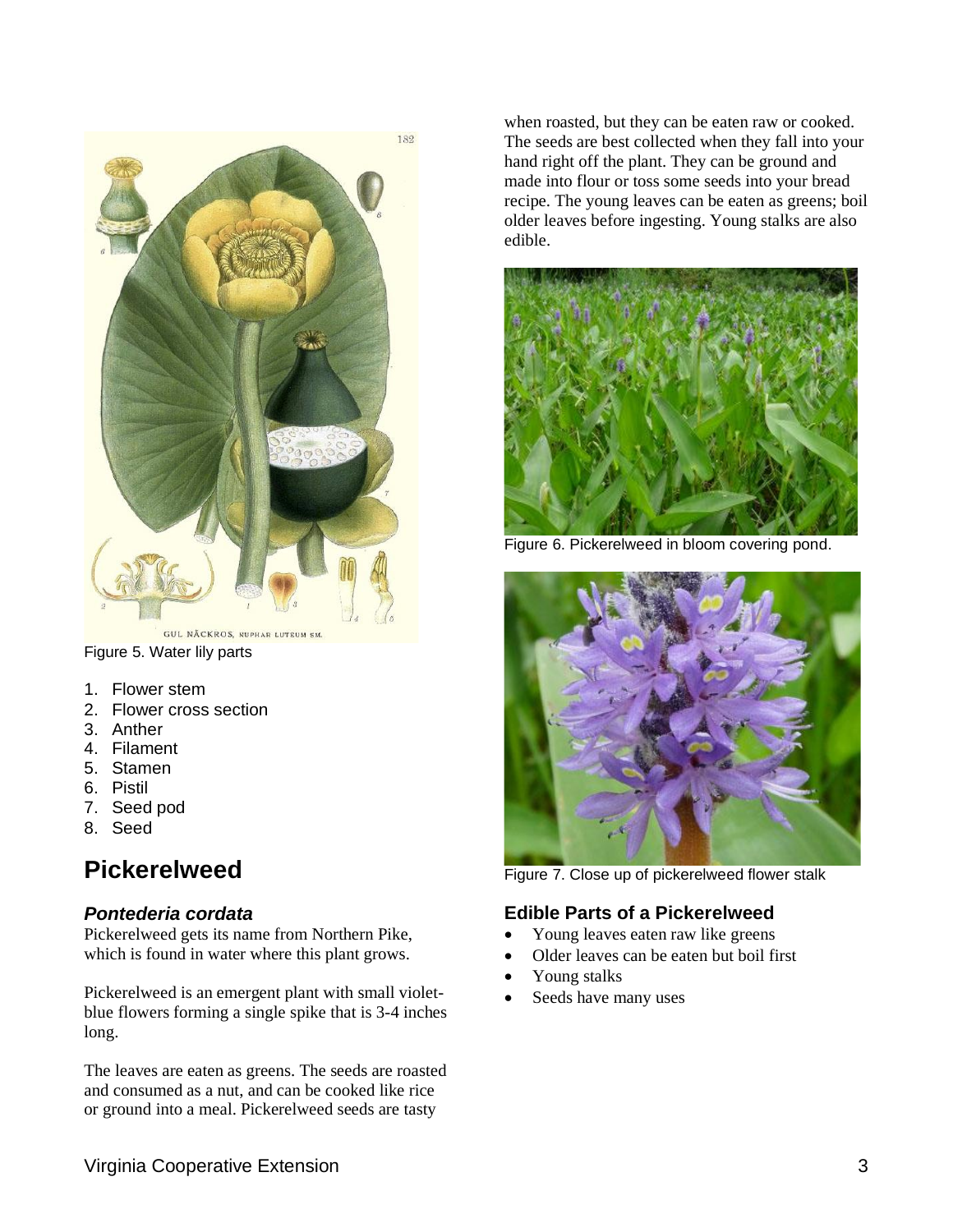## **Submersed Aquatic Plants**

## **Coontail or Hornwort**

#### **Ceratophyllum demersum**

Coontail is found completely underwater with a whorl having up to 12 leaves. Coontails are seen in large masses up to 11 feet or so in length. The leaves are considered edible and have medicinal properties, including treating dermatitis, fevers, sunburn and scorpion stings.

### **Edible Parts of a Coontail/Hornwort**

- Edible leaves
- Has medicinal properties



Figure 8. Coontail/Hornwort under the surface of pond water



Figure 9. Coontail/Hornwort Parts

- 1. Stem
- 2. Flower
- 3. Young stamen
- 4. Young pistil
- 5. Adult pistil (Fruit)

### **Things to Remember About Aquatic Plants You Want to Consume**

If you are looking for aquatic plants to consume, make sure you get them from a clean water source. Wash the plants thoroughly before cooking and especially if consuming raw.

- Make certain you accurately identify the edible aquatic plants
- Harvest only from a clean water source
- Carefully and safely harvest the plants
- Clean and cook the plant properly before consuming it